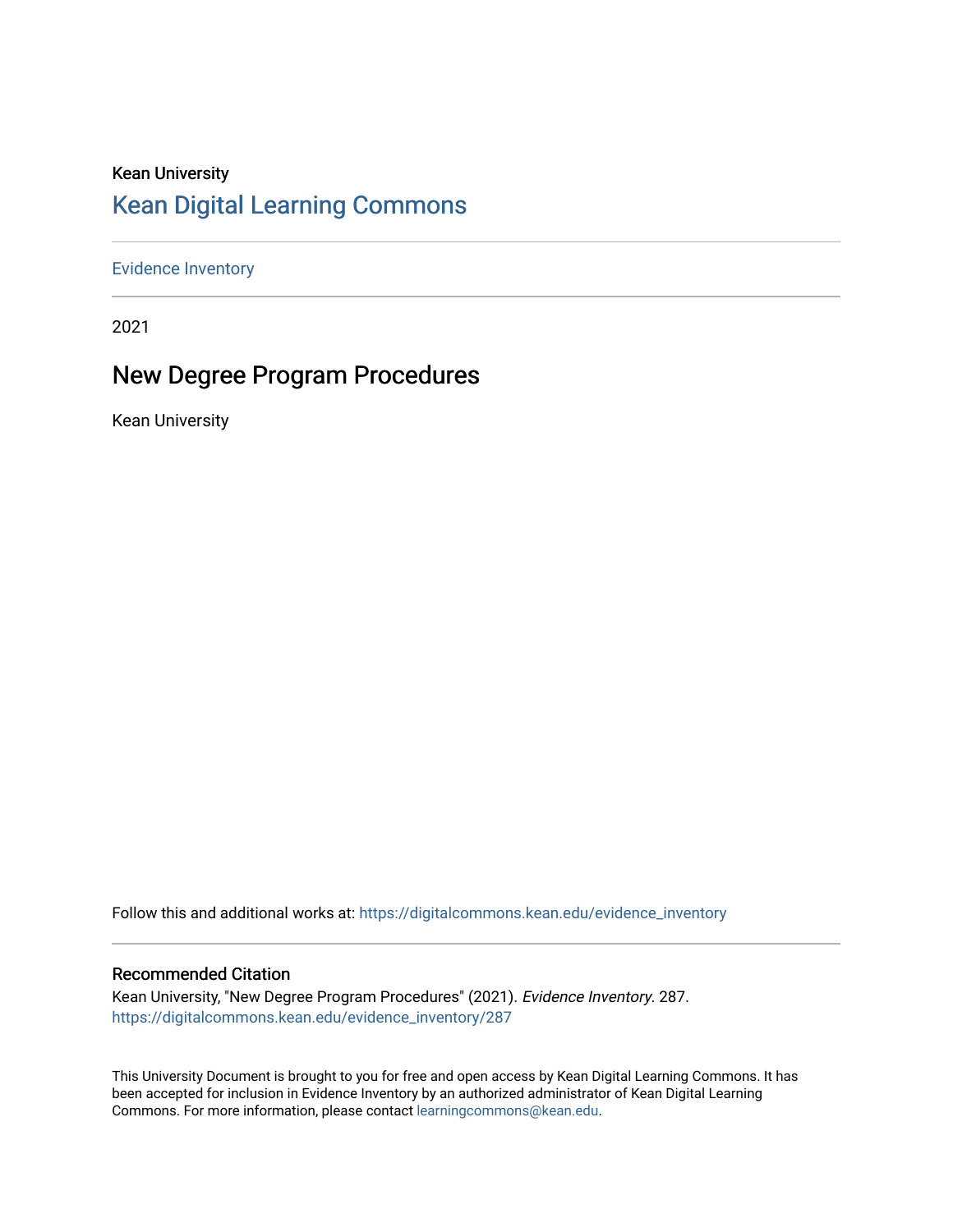# New Degree Program Procedures

## Abstract

New Degree Program Procedures

## Keywords

degree, program procedures, Standard VII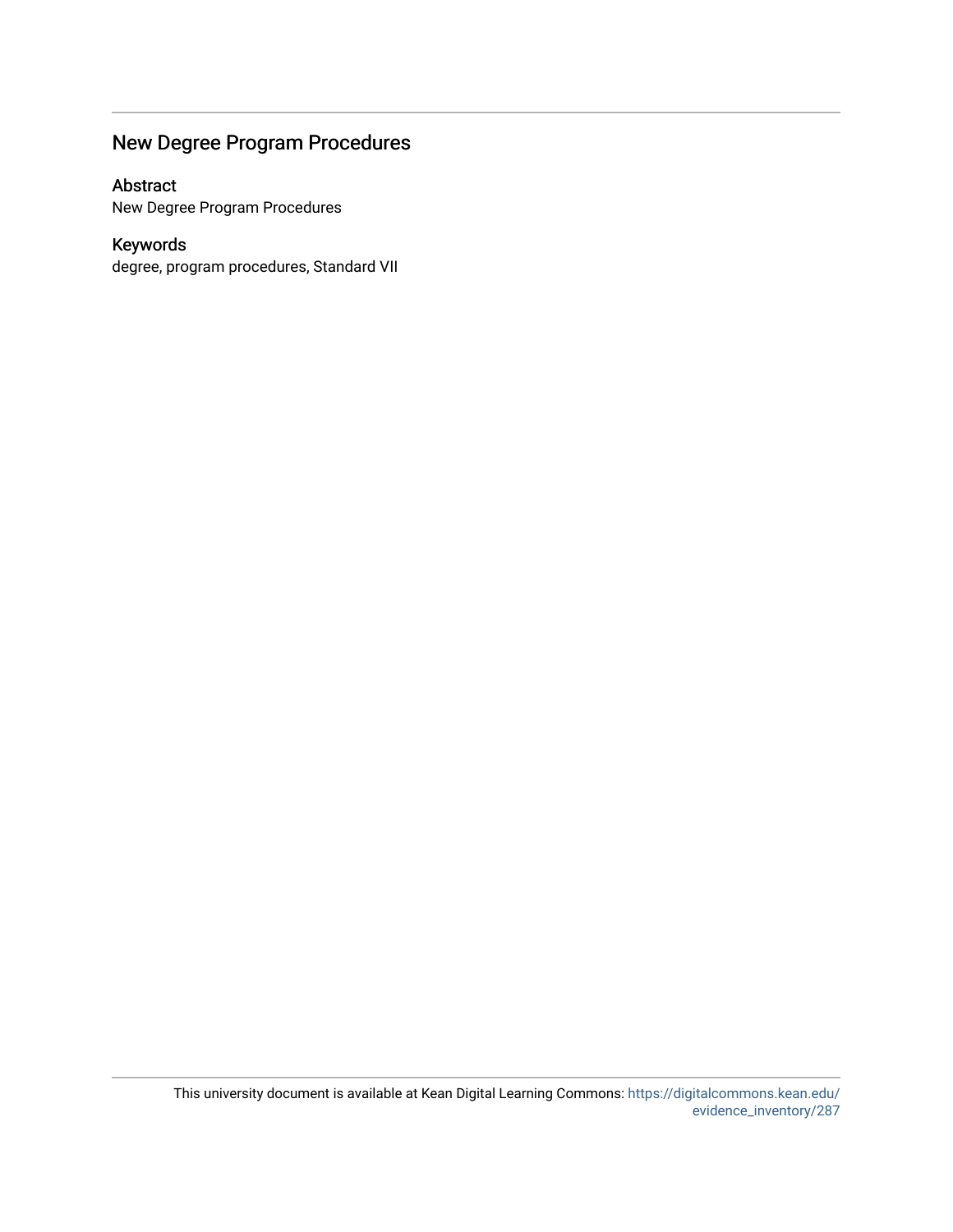## *APPROVAL PROCESS: New Undergraduate Degree Program and Graduate Degree Program Documents* **(This is the sequence which must be followed for new programs)**

**Note:** The author of the document and/or selected representative(s) are ultimately responsible for ensuring that the program document and its corresponding transmittal are transferred through each successive stage of this process.

#### **A. School/Departmental Approval**

Faculty prepare a program document and present it for approval first by the School/Department Curriculum Committee and then for approval by the entire full-time faculty of the School/Department. As part of the approval process by the School/Department, a vote tally of full-time faculty (i.e., number of faculty approving, not approving, and abstaining from vote for the program) must be submitted either on the transmittal form or as part of the curriculum document. The name and title of the individual responsible for documenting the vote should be noted on the transmittal form and/or curriculum document. The University Curriculum Committee will not receive the document for consideration until all Programs/Departments reasonably expected to potentially be affected have been notified of and received a copy of said document, as attested to by signature on the transmittal form. Further, all Programs/Departments have the responsibility to monitor the activities of the UCC and review any documents submitted to the UCC for potential impacts upon them. Any Program/ Department which feels it is being impacted by a proposed document has the obligation to bring its concerns to the UCC in its regular meetings, said concerns to be submitted both in person at the meeting and in writing beforehand.

#### **AND**

If the proposed degree program is to include significant participation by other Schools/Departments/Programs or institutions, then the program developers simultaneously submit the program document to those Schools/Departments/Programs or institutions for their approval, first to their respective curriculum committees, then to the entire full-time faculty of the affected School/Department/Program.

As part of the approval process by the affected Schools/Departments/Programs, a vote tally of full-time faculty (i.e., number of faculty approving, not approving, and abstaining from vote for the program) must be submitted either on the transmittal form or as part of the curriculum document. The name and title of the individual responsible for documenting the vote should be noted on the transmittal form and/or curriculum document. The University Curriculum Committee will not receive the document for consideration until all Programs/Departments reasonably expected to potentially be affected have been notified of and received a copy of said document, as attested to by signature on the transmittal form. Further, all Programs/Departments have the responsibility to monitor the activities of the UCC and review any documents submitted to the UCC for potential impacts upon them. Any Program/ Department which feels it is being impacted by a proposed document has the obligation to bring its concerns to the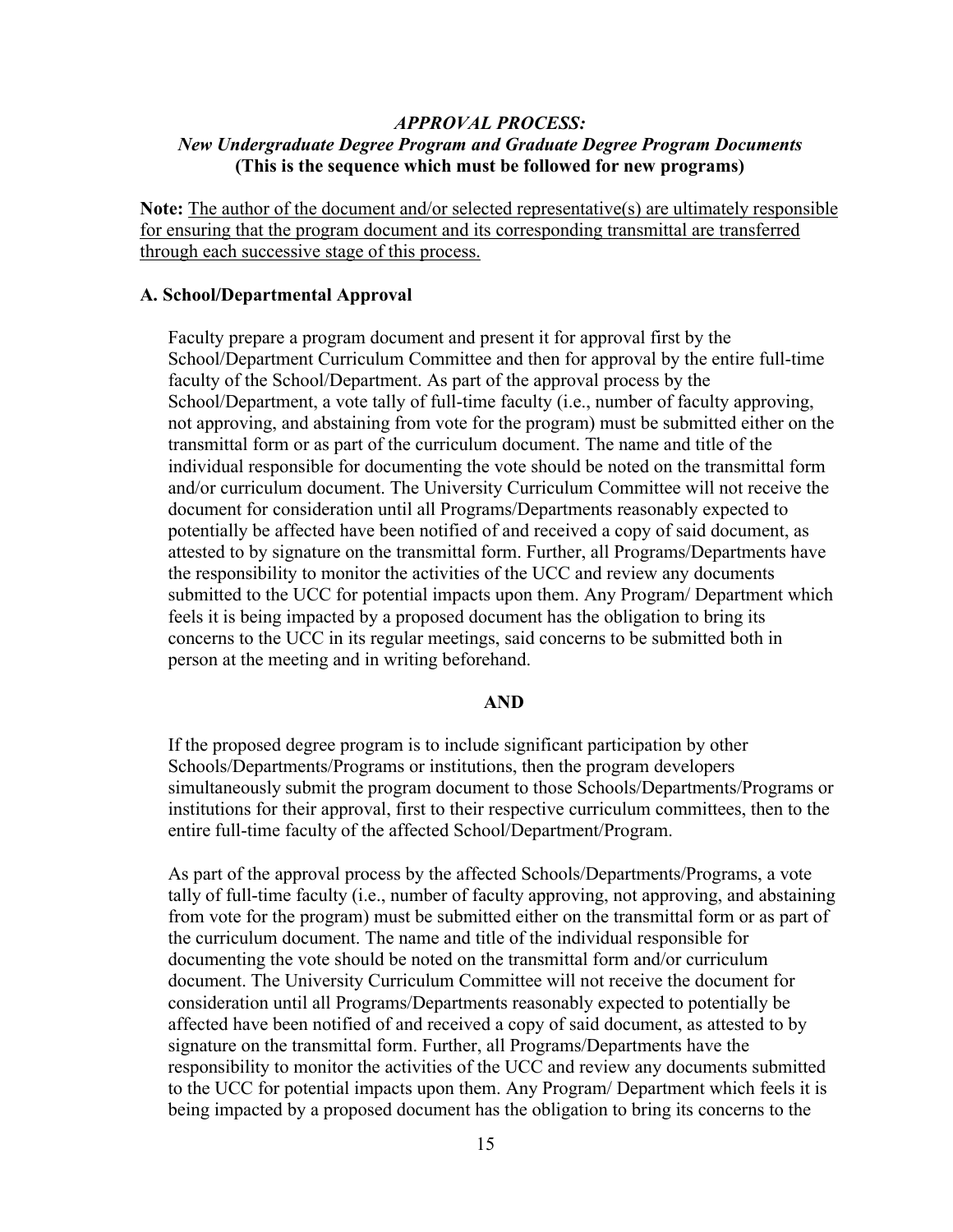UCC in its regular meetings, said concerns to be submitted both in person at the meeting and in writing beforehand.

## **B. Approval of the Dean(s)**

The author of the document and/or selected representative(s) submits the new program document to the appropriate College Dean(s). If the new program involves Schools/Departments from more than one College, then Deans from these respective Colleges should also sign. In the case of graduate programs, the program document is simultaneously submitted to the Graduate Dean for review and action.

## **C. General Education (GE) Committee Approval (for undergraduate programs)**

Following approval by the Dean(s), new major program documents at the undergraduate level must be submitted to the General Education Committee for review and action. These documents must include copies of the proposed student guide sheet(s). Of particular interest to the Committee are encumbered courses listed under the heading of "General Education."

## **D. University Curriculum Committee Approval**

The author of the document and/or selected representative(s) must present the program document to the University Curriculum Committee for review and action.

### **E. University Senate Approval**

The Chair of the University Curriculum Committee submits the program document to the University Senate for review and action.

### **F. Presidential Approval**

The University Senate submits the program document to the Office of the Provost, which serves as the representative of the President and arranges for his or her action on the program document.

### **G. Provost Action**

In keeping with State statutes, the Provost's Office issues a program announcement (PA) to all other institutions of higher education in the State in order to provide an opportunity for their comments on whether the program is unduly expensive and/or duplicative or exceeds the institutional mission.

### **H. Board of Trustees Approval**

The President submits the program document to the Chair of the Board of Trustees for Board action.